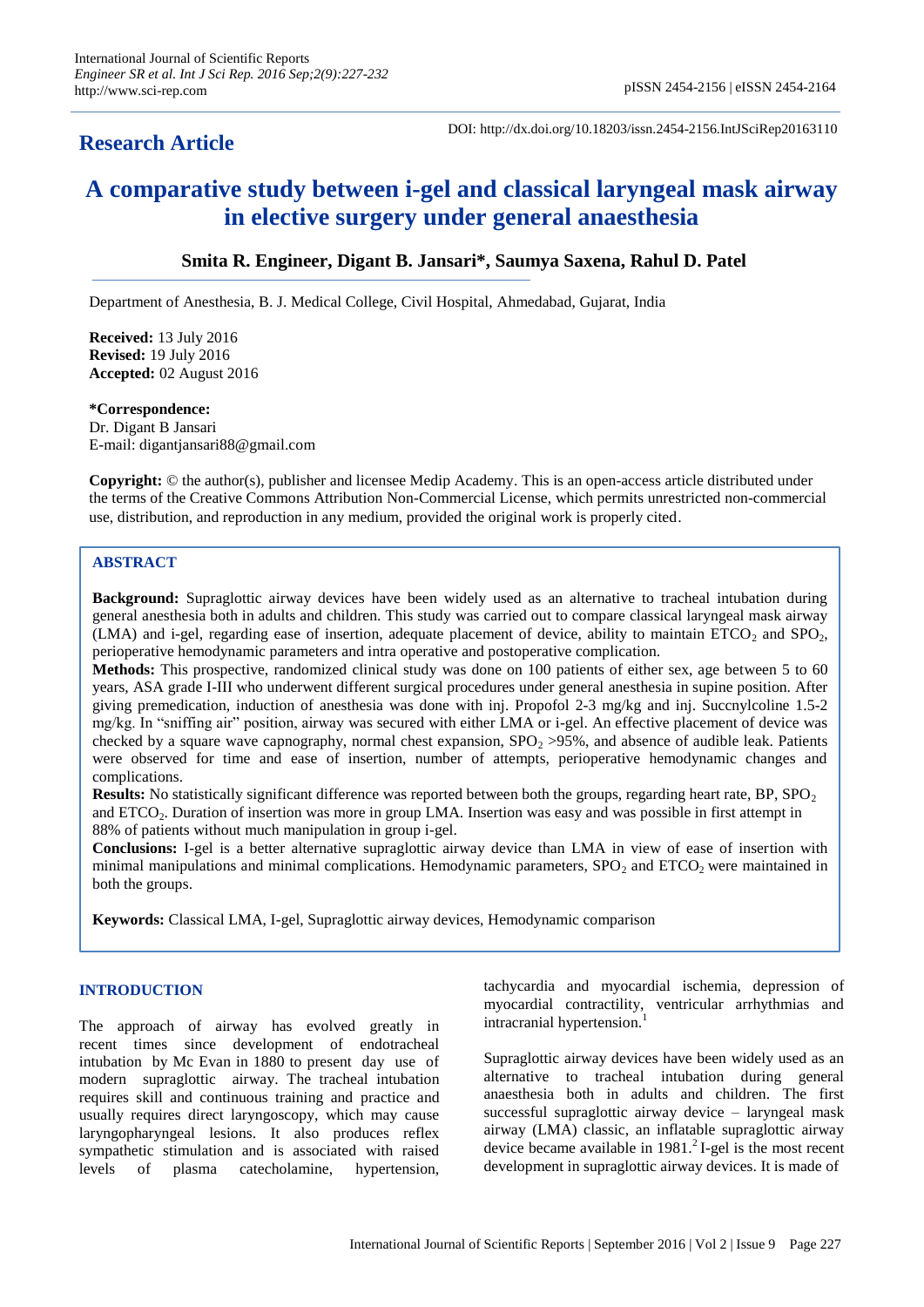a medical grade thermoplastic elastomer which is soft gel like and transparent. I-gel is designed to create a noninflatable anatomical seal of the pharyngeal, laryngeal and perilaryngeal structures. I-gel has several advantages including cheaper, easier insertion, minimal risk of tissue compression and stability after insertion.<sup>3</sup>

The limitations of cLMA are demand for careful handling to prevent cuff damage, relative difficulty of insertion, compression and trauma to the tissues in the vicinity, risk of pulmonary aspiration of regurgitated matter and controlled ventilation is not always possible due to the moderate pharyngeal seal.<sup>4</sup>

Present study was designed to compare supraglottic airway devices cLMA and i-gel for evaluation of easiness of insertion of the device, adequate placement of device, ability to maintain  $ETCO<sub>2</sub>$  and  $SPO<sub>2</sub>$  perioperative hemodynamic parameters, intra operative and post operative complications.

## **METHODS**

After ethical committee approval, randomised prospective study was conducted to compare supraglottic airway devices classical LMA and i-gel. Study included 100 patients of either sex, age between 5 to 60 years, weight 11-70 kgs and ASA grade I, II and III undergoing various elective surgical procedures under general anaesthesia.

Patients with ASA grade IV and V, difficult intubation with surgery in prone or lateral position, full stomach patients and patients having hiatus hernia, pregnancy, neurosurgery and emergency surgeries have been excluded from the study.

After assessing all the patients standard monitored were applied including ECG, NIBP,  $SPO<sub>2</sub>$  and  $ETCO<sub>2</sub>$ . According to the weight of patients both i-gel and cLMA were kept ready for all the patients. All the patients were premedicated with inj. Glycopyrrolate 0.004 mg/kg, inj. Ondansetron 0.15 mg/kg and inj. Fentanyl 2 µg/kg. Patients were preoxygenated for 3-5 minutes. Induction of anaesthesia was carried out using inj. Propofol 2-3 mg/kg and inj. Succnylcoline 1.5-2 mg/kg.

Once an adequate depth of anaesthesia was achieved, patients were given "sniffing air" position. Airway was secured with either LMA or i-gel. As per the device used patients were divided in two groups. Group LMA- airway secured by classical LMA. Group i-gel- airway secured by i-gel. In case of i-gel lubricated gastric tube was placed into the stomach through the gastric channel.

An effective placement of device in an airway was checked by a square wave capnography, normal chest expansion, SPO2 >95%, and absence of audible leak.

Various parameters observed were time to insert device, ease of insertion, number of attempts and failure of insertion and need to change of device, hemodynamic changes and complication during insertion and removal.

The device was connected to a Bain's circuit or JR circuit and anaesthesia was maintained using 50% oxygen, 50% nitrous oxide, Isoflurane**/**Sevoflurane and inj. Vecuronium bromide 0.06 mg/kg IV. After completion of surgery, neuro muscular blockage was reversed using IV inj. Glycopyrrolate 0.08 mg/kg and inj. Neostigmine 0.05 mg/kg. The device was taken out under deeper plane of anaesthesia, after deflating the cuff of cLMA and directly for i-gel.

Intraoperatively patients were watched for any complication like tachycardia or bradycardia, hypotension or hypertension, arrhythmias, hypercarbia, and fall in  $SPO<sub>2</sub>$ . Postoperatively complications like cough, breath holding, and numbness of tongue, laryngospasm, presence of blood on devices, lip or dental injuries were noted.

For comparing data between two groups, unpaired T test was used and p value <0.05 calculated using graph pad software and interpreted as clinically significant.

## **RESULTS**

Analysis of demographic data revealed that there was no statistically significant difference was observed between the groups in age, sex, weight, ASA grading and duration of surgery as given in Table 1.

#### **Table 1: Demographic data.**

| <b>Demographic</b><br>Data            |         | Group i-<br>gel<br>$N=50(%)$              | Group<br>LMA<br>$N=50(%)$ | $\mathbf{P}$<br>value |  |
|---------------------------------------|---------|-------------------------------------------|---------------------------|-----------------------|--|
| Age (years)<br>$Mean \pm SD$          |         | 22.01±14.9<br>$\mathcal{D}_{\mathcal{L}}$ | $20.21 \pm 16.85$         | 0.580                 |  |
| $Sex (%)$ Male:<br><b>Female</b>      |         | 30(60%):2<br>$0(40\%)$                    | 35(70%):15<br>$(30\%)$    | 0.401                 |  |
| Weight (Kg)<br>$Mean \pm SD$          |         | $43.57 \pm 18.1$<br>5                     | $40.54 \pm 19.31$         | 0.440                 |  |
| ASA<br>Grade<br>(%)                   | ASA I   | 08(16%)                                   | 06(12%)                   |                       |  |
|                                       | ASA II  | 35(70%)                                   | 39(78%)                   | 0.658                 |  |
|                                       | ASA III | 07(14%)                                   | $05(10\%)$                |                       |  |
| <b>Duration of</b>                    |         |                                           |                           |                       |  |
| surgery<br>(Minutes)<br>$Mean \pm SD$ |         | $37.2 \pm 9.21$                           | $39.6 \pm 7.27$           | 0.151                 |  |

No difference seen in types of surgeries in both groups as shown in Table 2.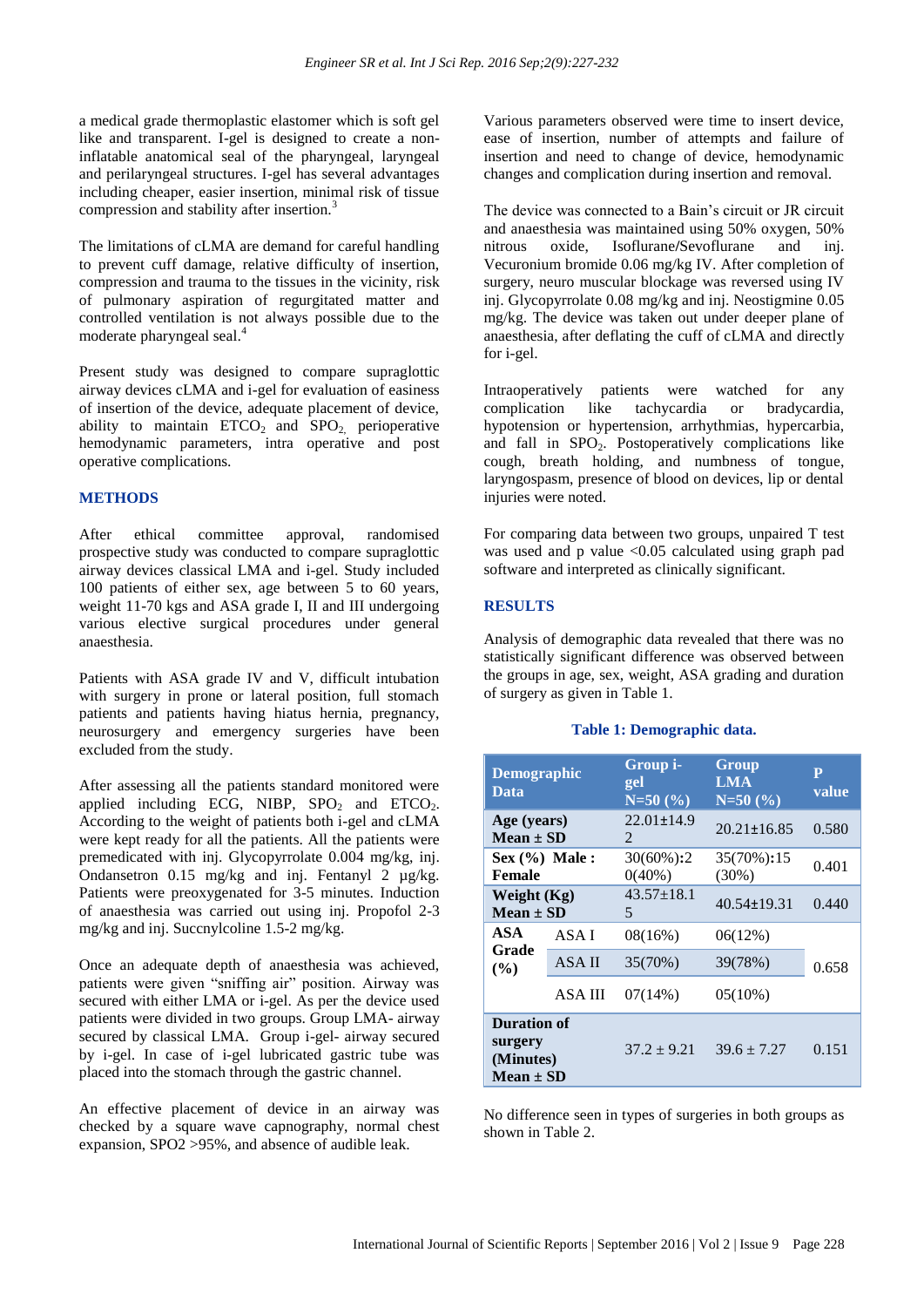| Table 2: Types of surgery. |  |  |
|----------------------------|--|--|
|----------------------------|--|--|

| <b>Surgery</b>                                         | Group i-<br>gel | Group<br><b>LMA</b> |
|--------------------------------------------------------|-----------------|---------------------|
|                                                        | $N=50(%)$       | $N=50(%)$           |
| <b>Contractor Release</b><br>and STG                   | 12(24%)         | 17(34%)             |
| Diagnostic scopy                                       | $05(10\%)$      | 03(6%)              |
| <b>Circumcision and</b><br><b>Hypospadiasis Repair</b> | $10(20\%)$      | 04(8%)              |
| <b>Excision biopsy for</b><br>Fibroadenoma             | 06(12%)         | 09(18%)             |
| I&D, Debridement,<br><b>Resuturing</b>                 | 14(28%)         | 13(26%)             |
| Fistulectomy,<br><b>Haemorrhoidectomy</b>              | 03(6%)          | 04(8%)              |

Statistically significant difference observed in quality of insertion, attempt of insertion and insertion time between both the groups. It was easy to insert in first attempt with shorter duration and minimum manipulations were required in group i-gel as presented in Table 3.

No statistically significant difference was found in hemodynamic parameters in between both the groups as shown in Figure 1 and 2.

In group LMA complications like difficulty in removal of device, post extubation cough, numbness of tongue and blood on removed device were observed in higher percentage as in Table 4.

## **Table 3: Comparison between i-gel and LMA with respect to different parameters of insertion.**

| <b>Parameters of</b><br><b>Insertion of device</b> |                   | Group i-<br>gel<br>$N = 50$<br>$(\%)$ | Group<br><b>LMA</b><br>$N = 50$<br>$(\%)$ | $\overline{\mathbf{P}}$<br>value |
|----------------------------------------------------|-------------------|---------------------------------------|-------------------------------------------|----------------------------------|
| <b>Quality of</b><br><b>Insertion</b>              | Easy              | 44(88%)                               | 32(64%)                                   | 0.009                            |
|                                                    | Difficult         | 06(12%)                               | 18(36%)                                   |                                  |
| <b>Attempt</b><br>of<br><b>Insertion</b>           | First             | 44(88%)                               | 32(64%)                                   |                                  |
|                                                    | Second            | 06(12%)                               | 10(20%)                                   | 0.004                            |
|                                                    | Third             | $00(00\%)$                            | 18(16%)                                   |                                  |
| <b>Insertion</b><br>Time<br>(Seconds)              | Mean $+$<br>SD    | $53.1 +$<br>5.966                     | $57.76 +$<br>9.817                        | 0.005                            |
| <b>Manipula</b><br>tion<br>during<br>insertion     | Gentle<br>pushing | 01(2%)                                | 10(20%)                                   |                                  |
|                                                    | Chin lift         | 01(2%)                                | 05(10%)                                   |                                  |
|                                                    | Jaw<br>thrust     | 04(8%)                                | 03(6%)                                    |                                  |



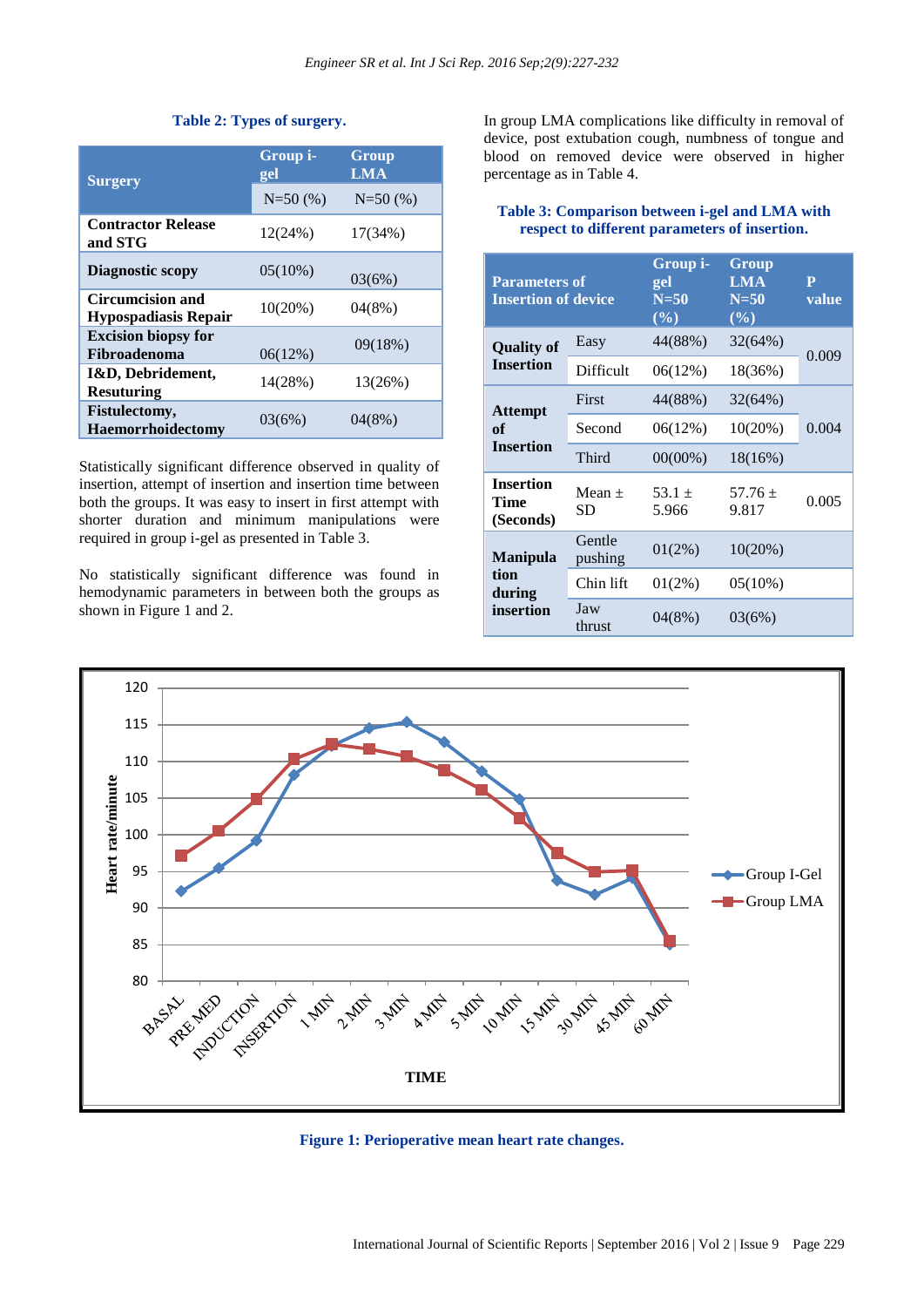

**Figure 2: Perioperative systolic and diastolic BP changes.**

**Table 4: Perioperative complications.**

| <b>Perioperative</b><br>complications        | <b>Group i-gel</b> | <b>Group LMA</b> |
|----------------------------------------------|--------------------|------------------|
|                                              | No of Patients     | No of Patients   |
|                                              | (% )               | (% )             |
| Difficulty in<br>Removal                     | 10 (20%)           | 25 (50%)         |
| <b>Post Extubation</b>                       | $05(10\%)$         | 16 (32%)         |
| Cough                                        |                    |                  |
| <b>Numbness Of</b><br><b>Tongue</b>          | 03(6%)             | 09(18%)          |
| <b>Presence Of</b><br><b>Blood On device</b> | $05(10\%)$         | 09 (18%)         |

#### **DISCUSSION**

Various types of supraglottic devices are widely used for securing and maintaining a patent airway for surgery requiring general anaesthesia and are alternative to tracheal intubation.

The advantages of the supraglottic airway devices include avoidance of tachycardia, hypertension response to laryngoscopy and intubation, less invasive for the respiratory tract, better tolerated by patients, increased ease of placement by inexperienced personnel, improved hemodynamic stability in emergence, less coughing and sore throat. The LMA a novel device is inserted blindly into the pharynx, forming a low-pressure seal around the laryngeal inlet and permitting gentle positive-pressure ventilation. It allows the administration of inhaled anaesthetic agents through a minimally stimulating airway.<sup>4</sup> I-gel is a new single use non inflatable supraglottic airway device. Its shape and

contours accurately mirror the perilaryngeal anatomy to create the perfect fit. I-gel works in harmony with the patient's anatomy so that compression and displacement trauma are significantly reduced or eliminated. $3$  Its drain tube allows access to the gastrointestinal tract and it is designed to reduce the risk of gastric inflation and regurgitation.<sup>5</sup> The bowl of i-gel has three dimensional structures that mirror to perilaryngeal anatomy. The small width and height of i-gel tip is intended to fit into the postcricoid cervical oesophagus just proximal to distal tip. The bowl enlarges slightly in width but more significantly in height.<sup>6</sup>

Levitan and Kinkle studied the positioning of i-gel in 65 non-embalmed cadavers using glidoscope video laryngoscope, block dissection of neck and neck radiographs in lateral view.<sup>6</sup> They found that the i-gel effectively conformed to the perilaryngeal anatomy despite the lack of an inflatable cuff and it consistently achieved proper positioning for supraglottic ventilation.

Keller et al and Lopez-Gil et al compared four tests for assessing oropharyngeal leak pressure with the LMA. The tests were detection of audible noise over the mouth, audible noise on auscultation just lateral to the thyroid cartilage, detection of exhaled  $CO<sub>2</sub>$  by placing a gas sampling line inside the mouth and detection of a steady value airway pressure while occluding the expiratory valve of the circle system. They concluded that all four tests provide accurate and reliable information about oropharyngeal leak pressure in children.

In some study adequate placement of device was confirmed by gentle squeezing of reservoir bag, end tidal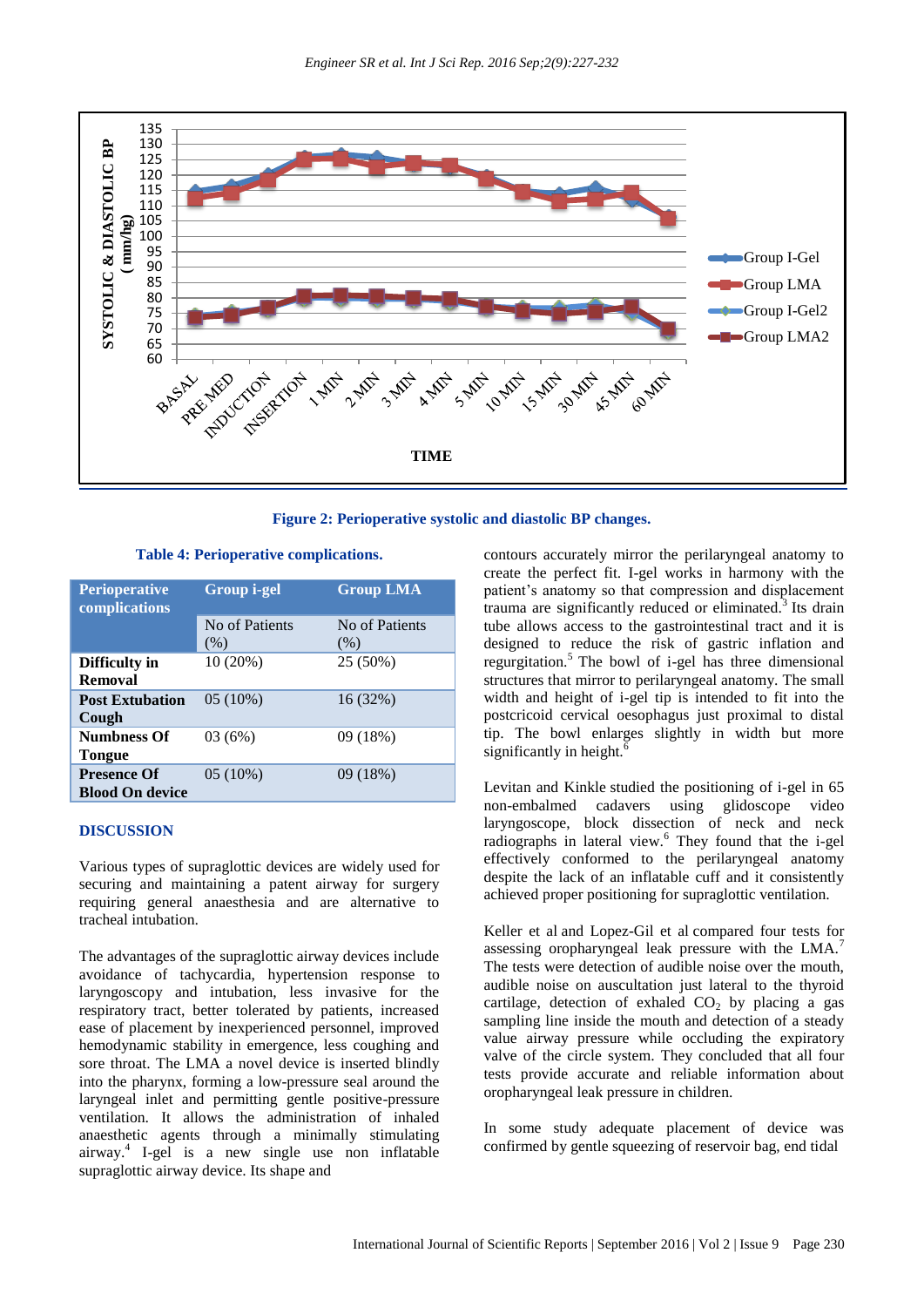CO<sup>2</sup> wave graph and chest movements, square wave capnography, thoraco abdominal movements, absence of audible leak, leak pressure  $>20$  cm H<sub>2</sub>O lack of gastric insufflations on ventilation and  $SPO<sub>2</sub><sup>8-13</sup>$ 

In present study adequate placement of device was confirmed by square wave capnography, adequate chest movements, end tidal  $CO_2$  <40 mmHg and SPO<sub>2</sub> ≥95%. In our study device was inserted easily without any manipulation in 88% patients of group i-gel and 64% patients of group LMA. 12% patients of group i-gel and 36% patients of group LMA required manipulations in the form of gentle pushing chin lift and jaw thirst. Some of the earliest studies to evaluate the i-gel concluded that i-gel is easily and rapidly inserted.<sup>13-15</sup>

Studies comparing ease of insertion of i-gel and cLMA reported statistically significant easy insertion with I gel in normal patient and in contracture neck patients. Similarly Trivedi et al and Chauhan et al found i-gel airway was easier to insert with less attempt when compared to  $PLMA$ ,  $^{9,12,16,17}$  Das et al had observed higher number of manipulations to insert LMA than  $i$ -gel.<sup>18</sup> i.

In our study device was placed in first attempt in 88% patients of group i-gel compared to 64% of group LMA. In group LMA 12% patient required second attempt and 16% required third attempt. Mean insertion time for group i-gel was  $53.1 \pm 5.966$  seconds while for group LMA it was  $57.76 \pm 9.817$  seconds. Both the data were statistically significant (p=0.0050).

Study by Chauhan et al mentioned that in all patients igel or LMA was inserted within 3 attempts. Mean insertion time for the i-gel was significantly lower than  $LMA.<sup>12</sup>$ 

Wharton et al evaluated the performance of i-gel supraglottic airway device in manikins and anesthetized patients. Their results suggest the i-gel is rapidly inserted in both manikins and patients by an inexperienced person and compares favourably to other supraglottic airways available.<sup>5</sup>

Successful insertion of PLMA and i-gel in the first attempt without statistically significant difference in insertion time was observed in study by Jeon et al.<sup>11</sup> Similar finding of successful insertion in first attempt were also observed in studies done by Das et al and Chen et al.<sup>18,19</sup>

In our study mean pulse rates, systolic and diastolic blood pressure,  $SpO<sub>2</sub>$  and  $EtCO<sub>2</sub>$  at all points of time interval were comparable and there was no statistically significant difference between the two groups with p value  $>0.05$ . Similar findings were observed by Helmy et al, Das et al, Chauhan et al in their study comparing LMA and i gel. Study done by Trivedi et al mentioned that i-gel produced fewer changes in Mean arterial pressure than PLMA.<sup>12,15,17,18</sup>

Uppal et al compare the i-gel with endotracheal tube. He found increase in heart rate, systolic and diastolic blood pressure with ETT than  $i$ -gel.<sup>8</sup> In our study  $i$ -gel was removed smoothly in 80% cases and LMA in 50% cases. Complications like coughing after removal of device, numbness of tongue, and presences of blood on device were found in higher percentage patients of group LMA.

With LMA blood staining of the devices, minor regurtation without aspiration, tongue, lip and dental trauma, numbness of tongue, nausea and vomiting major airway obstruction, sore throat and dysphagia were observed.<sup>9,12,15,16,18,20</sup>

## **CONCLUSION**

Both the devices LMA and i-gel were tolerated well and a clear airway were maintained throughout the anaesthesia. I-gel is comparatively easier to insert than LMA. I-gel effectively confirms to the perilaryngeal anatomy despite of lack of inflatable cuff and it consistently achieves proper positioning for supraglottic ventilation. Further, there is minimal risk of tissue compression and trauma to the peripheral tissues with i-gel than LMA. I-gel is a better alternative supraglottic airway device than LMA in view of ease of insertion with minimal manipulations and minimal complications.

#### *Funding: No funding sources*

*Conflict of interest: None declared Ethical approval: The study was approved by the institutional ethics committee*

#### **REFERENCES**

- 1. Gal TJ. Airway management. In: Miller RD, editor. Textbook of anaesthesia. 6th ed. Philadelphia: Elsevier; 2005: 1617–1652.
- 2. Brain AIJ. The laryngeal mask. A new concept in airway management. Br J Anaesthesia. 1983;55:801-5.
- 3. I -gel User Guide, 7th Edn. Wokingham, UK: Intersurgical Ltd, 2009. www.i-gel.com
- 4. LMA. Technical guideline and use in special situation. Iraqui Post Graduate Medical Journal. 2006;5(2).
- 5. Wharton NM, Gibbison B, Gabbott DA, Haslam GM, Muchatuta N, Cook TM. I-gel insertion by novices in manikins and patients. Anaesthesia. 2008;63:991–5.
- 6. Levitan RM, Kinkle WC. Initial anatomic investigations of the I-gel airway: a novel supraglottic airway without inflatable cuff. Anaesthesia. 2005;60:1022–6.
- 7. Keller C, Lopez Gil. Comparison of four methods for assessing oropharyngeal leak pressure with laryngeal mask airway in paediatric patients. Paediatric Anaesth. 2001;11(3):319-21.